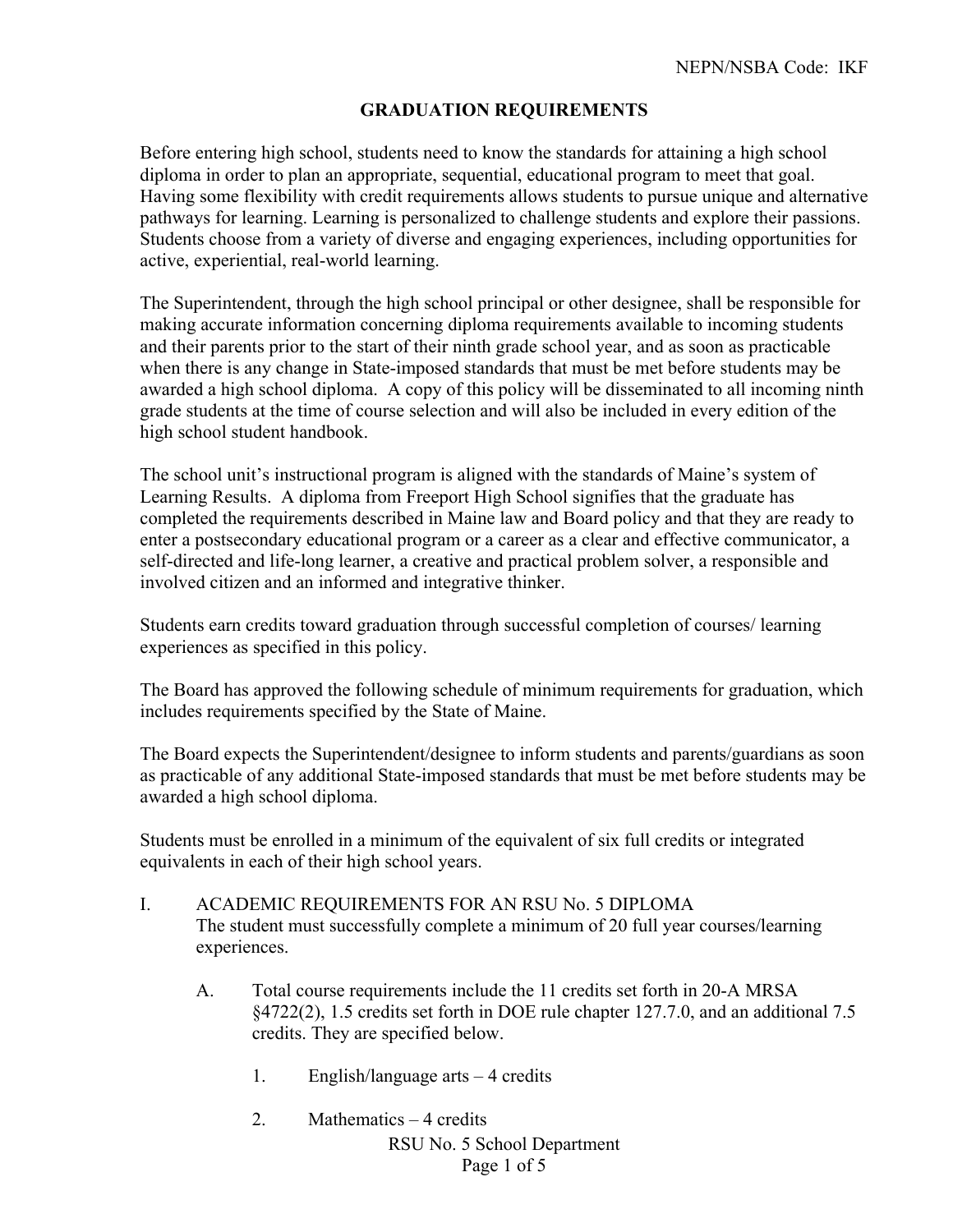- 3. Social studies and history, including American history, government, civics, and personal finance – 3 credits
- 4. Science, including at least one year each of Earth Science, Biology and a physical science – 3 credits
- 5. Fine arts, which may include art, music, forensics or drama 1 credit
- 6. Physical education 1 credit
- 7. Health .5 credit
- 8. World Language 1 credit \*
- 9. Electives 2.5 credits

\*May apply for a waiver to substitute with an elective credit for special circumstances. Must have sound rationale and administrative, World Language department and parent approval as part of the waiver process.

- B. The student must demonstrate computer skills according to the RSU No. 5 standards for computer literacy, proficiency, and performance.
- C. The remaining courses/learning experiences may be selected by the student based on his/her interest, satisfaction of course prerequisites, and requirements of the field that they plan to enter upon graduation.
- II. MULTIPLE PATHWAYS: ALTERNATIVE METHODS OF EARNING CREDITS Students may also opt to earn credits toward a high school diploma through multiple additional pathways including:

Early college/dual enrollment courses

Career and technical education programming

Online/virtual learning

Apprenticeships, internships, and/or field work

Community service

Exchange programs

Independent study

Alternative education

Adult education

RSU No. 5 School Department Page 2 of 5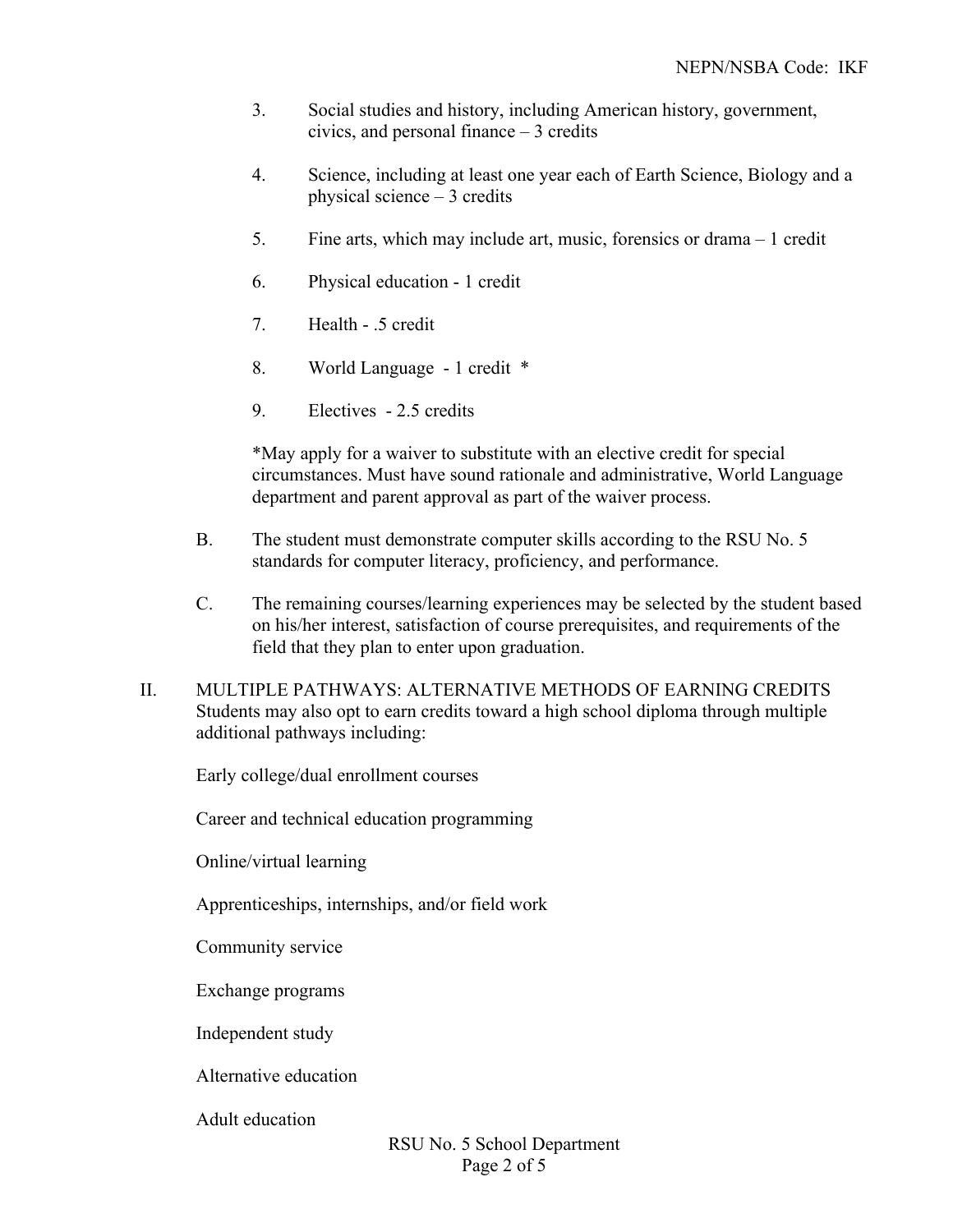Each pathway must provide a quality learning experience comparable in rigor to the school unit's own educational offerings.

In order to pursue one or more of the multiple/alternative pathways, a student must have a written plan detailing how the student will demonstrate achievement toward the graduation credit. The plan must be approved by the Guidance Counselor, and/or Principal.

### III. STUDENTS RECEIVING SPECIAL EDUCATION SERVICES

All secondary students must achieve the content standards of the parameters for essential instruction of the system of Learning Results and graduation requirements established pursuant to Maine law. A student with a disability, as defined in 20-A MRSA § 7001(1- B) who satisfies the local diploma requirements in the manner specified by the student's IEP must be awarded a high school diploma.

## IV. STUDENTS IN DUAL ENROLLMENT CAREER AND TECHNICAL EDUCATION PROGRAMS

A secondary student who has satisfactorily completed their junior and senior years in a dual enrollment career and technical education program formed pursuant to 20-A MRSA §6971-6975 may be eligible to receive a high school diploma from Freeport High School.

# V. ADDITIONAL CONSIDERATIONS APPLICABLE TO THE AWARDING OF A DIPLOMA FROM FREEPORT HIGH SCHOOL

A. Transfer Students

For students who transfer to Freeport High School from another state or from an educational program that is not required to be aligned with the content standards of the system of Learning Results, the Freeport High School principal shall determine the value of the student's prior educational experience towards meeting graduation requirements.

## B. Home-Schooled Students

For previously home-schooled students wishing to receive a diploma from Freeport High School, the principal shall determine the value of the student's prior educational experience toward meeting graduation credit requirements. A home-schooled student must have been enrolled for 2 semesters as a full-time student and be currently enrolled at Freeport High School in order to receive a Freeport High School diploma.

- C. Delayed Awarding of Diplomas A student who leaves Freeport High School to attend an accredited, degreegranting institution of higher education may upon satisfactory completion of the freshman year be awarded a high school diploma, provided that the student has notified the principal at the time of the early admission.
- D. Early Awarding of Diplomas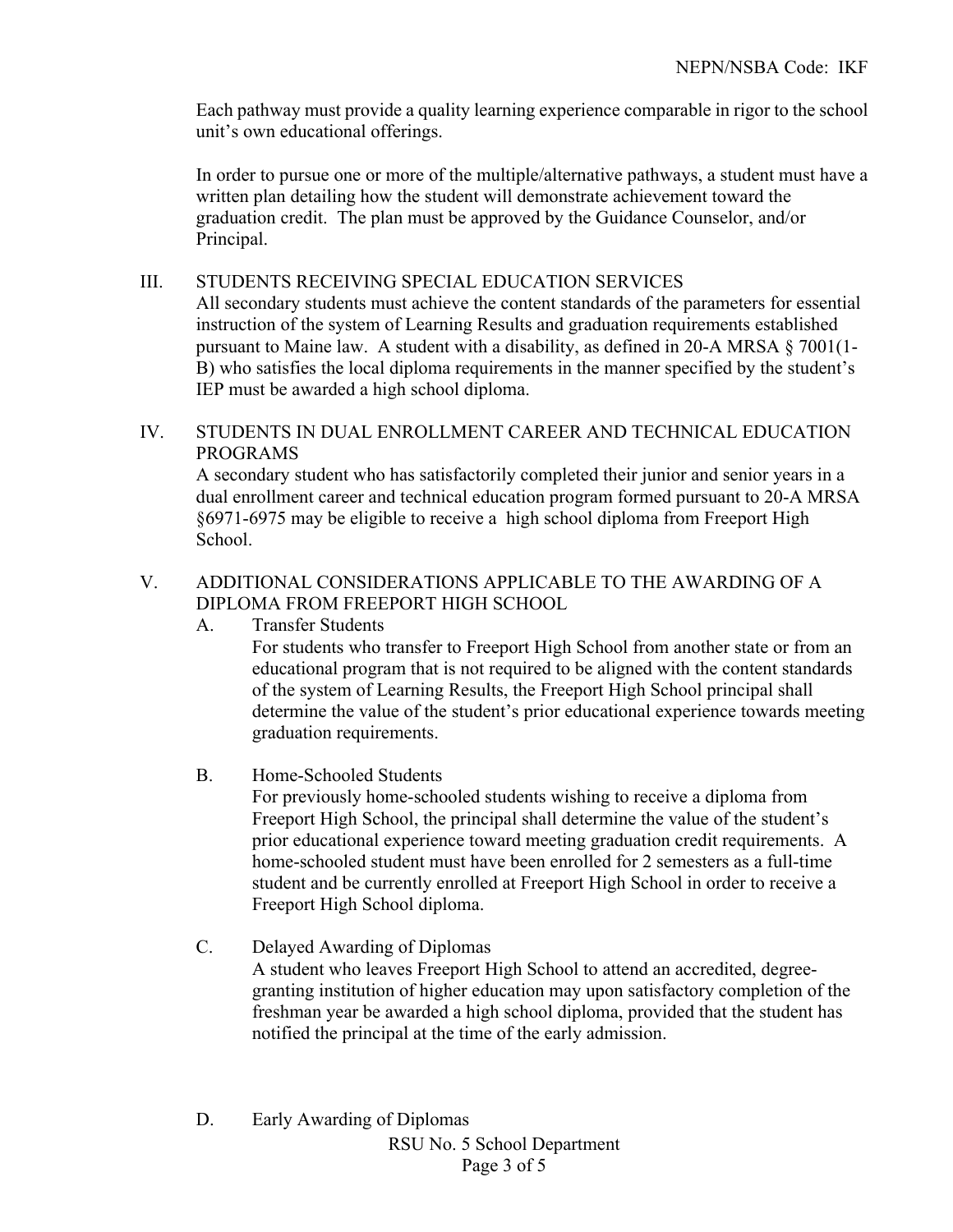A student who has met the State's and the Board's diploma requirements in fewer than four years of high school will be awarded a diploma.

### E. Middle School Student Earning High School Credit

Middle School students successfully completing high school level courses offered at a high school and taught by high school staff or through a program approved by a high school administration in consultation with the appropriate department head will be given one (1) credit for each class toward graduation.

F. Extended Study

Students are eligible for extended years of study to complete the requirements of a diploma if they have not reached the age of 20 at the start of the school year. Students eligible for extended years of study may be referred to adult education or other resources suitable to young learners. Extended study for students with disabilities shall be specified in the student's IEP.

G Participation in Graduation Ceremony A student must complete all Board requirements for a high school diploma in order to participate in graduation exercises.

H. Honors and Awards at Graduation Student academic achievements will be grouped within numerical bands and utilized to identify, report and reward individual accomplishments for purposes of graduation. These bands will include three Honor Bands, which will identify those graduating seniors who at the end of the  $7<sup>th</sup>$  semester have a Grade Point Average of:

Summa Cum Laude (with distinction): a minimum GPA of 95.5 Summa Cum Laude (with highest honors): a minimum GPA of 92.5 Magna Cum Laude (with great honors): a minimum GPA of 88.5 Cum Laude (with honors): a minimum GPA of 84.5

Veterans of World War II, the Korean Conflict and Vietnam War Era

The School Board recognizes that Maine law provides that a secondary school may award a high school diploma, provided that certain requirements are met, to a person who left secondary school prior to graduation to serve in the Armed Forces during World War II or in the Korean Conflict, or in the Armed Forces during the Vietnam era (February 28, 1961-May 7, 1975). The Board authorizes the Superintendent to develop and implement procedures regarding applications for diplomas, including timelines, and for determining whether veterans have met the criteria established by law. The Superintendent may also determine the time and manner in which a veteran's diploma may be presented.

| Legal Reference: | 20-A MRSA § 4502(8), 4722, 6209<br>Ch. $127 \S$ 7 (Me. Dept. of Ed. Rule) |
|------------------|---------------------------------------------------------------------------|
|                  |                                                                           |

Cross Reference: IHCDA – Post-Secondary Enrollment Options IKFB- Graduation Exercises

> RSU No. 5 School Department Page 4 of 5